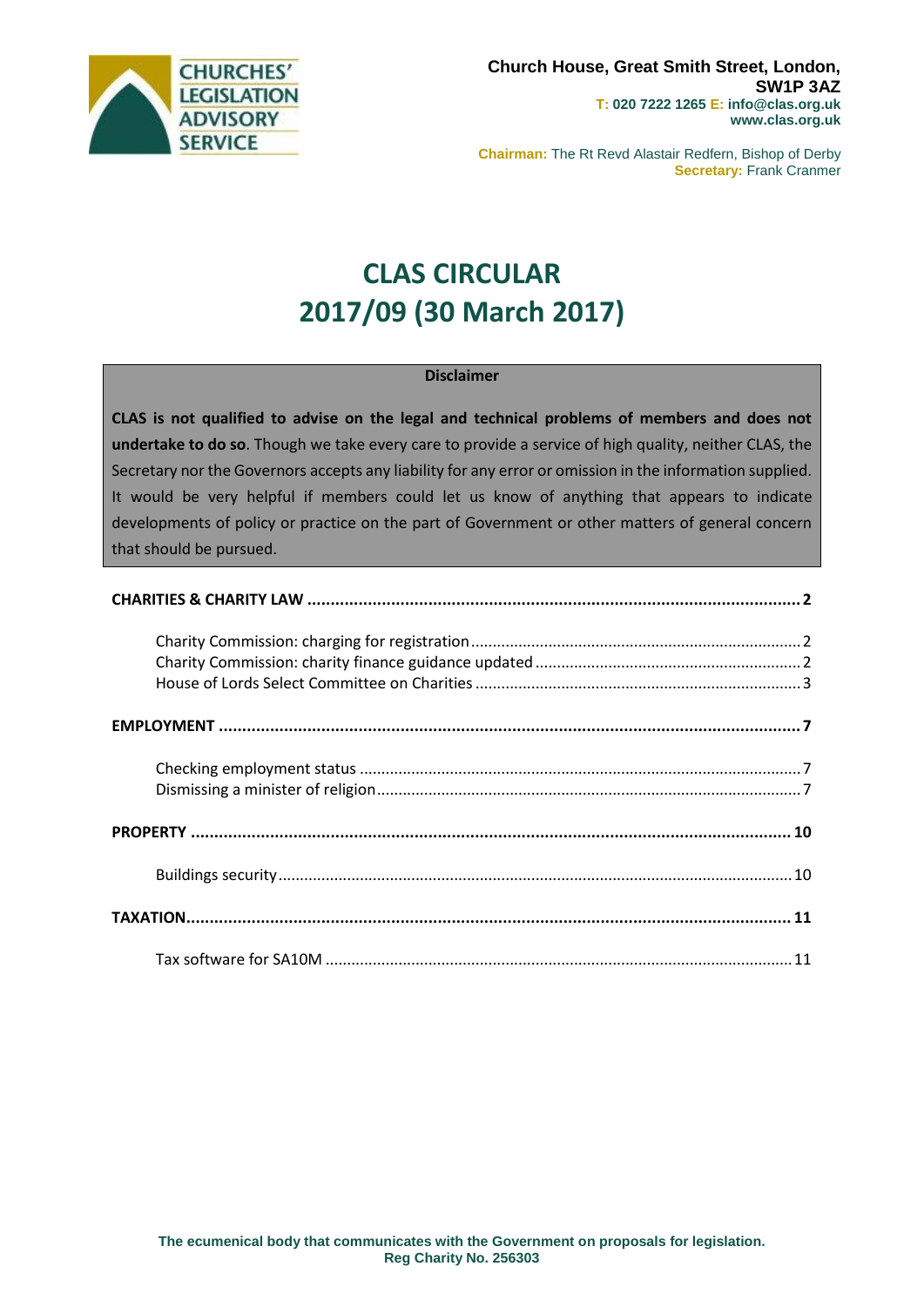# <span id="page-1-0"></span>**CHARITIES & CHARITY LAW**

<span id="page-1-1"></span>**Charity Commission: charging for registration**

**For information**

The Charity Commission has published a [letter](http://data.parliament.uk/writtenevidence/committeeevidence.svc/evidencedocument/select-committee-on-charities/charities/written/48812.html) sent to the Lords Select Committee on Charities as written evidence, making it clear that HM Treasury has given the Commission permission to begin consulting on different options for funding the charity regulator. The Commission plans to launch a consultation "shortly" – but see below for the Lords Committee's response.

[Source: Charity Commission – 16 March]

## <span id="page-1-2"></span>**Charity Commission: charity finance guidance updated**

**For information**

The Charity Commission has published an updated version of its guidance article *[Charity finances:](http://www.gov.uk/government/publications/managing-charity-assets-and-resources-cc25/managing-charity-assets-and-resources#contents)  [trustee essentials](http://www.gov.uk/government/publications/managing-charity-assets-and-resources-cc25/managing-charity-assets-and-resources#contents)* (CC25). The guidance sets out how charity trustees should manage their charity's finances and other assets, enabling it to succeed in delivering its charitable aims.

In short, trustees should satisfy themselves that they have:

- realistic funding plans and strategies
- effective management controls and systems
- planned for their charity's assets and resources to be used in the best possible way for their beneficiaries

While the substance of the guidance has not changed, the Commission has attempted to make it both more accessible and more readable. The section on fundraising duties also now links to the Fundraising Regulator's standards of fundraising practice.

Alongside this, the Commission has also updated *[Charity governance, finance and resilience: 15](https://www.gov.uk/government/publications/charity-trustee-meetings-15-questions-you-should-ask/charity-trustee-meetings-15-questions-you-should-ask)  [questions trustees should ask.](https://www.gov.uk/government/publications/charity-trustee-meetings-15-questions-you-should-ask/charity-trustee-meetings-15-questions-you-should-ask)*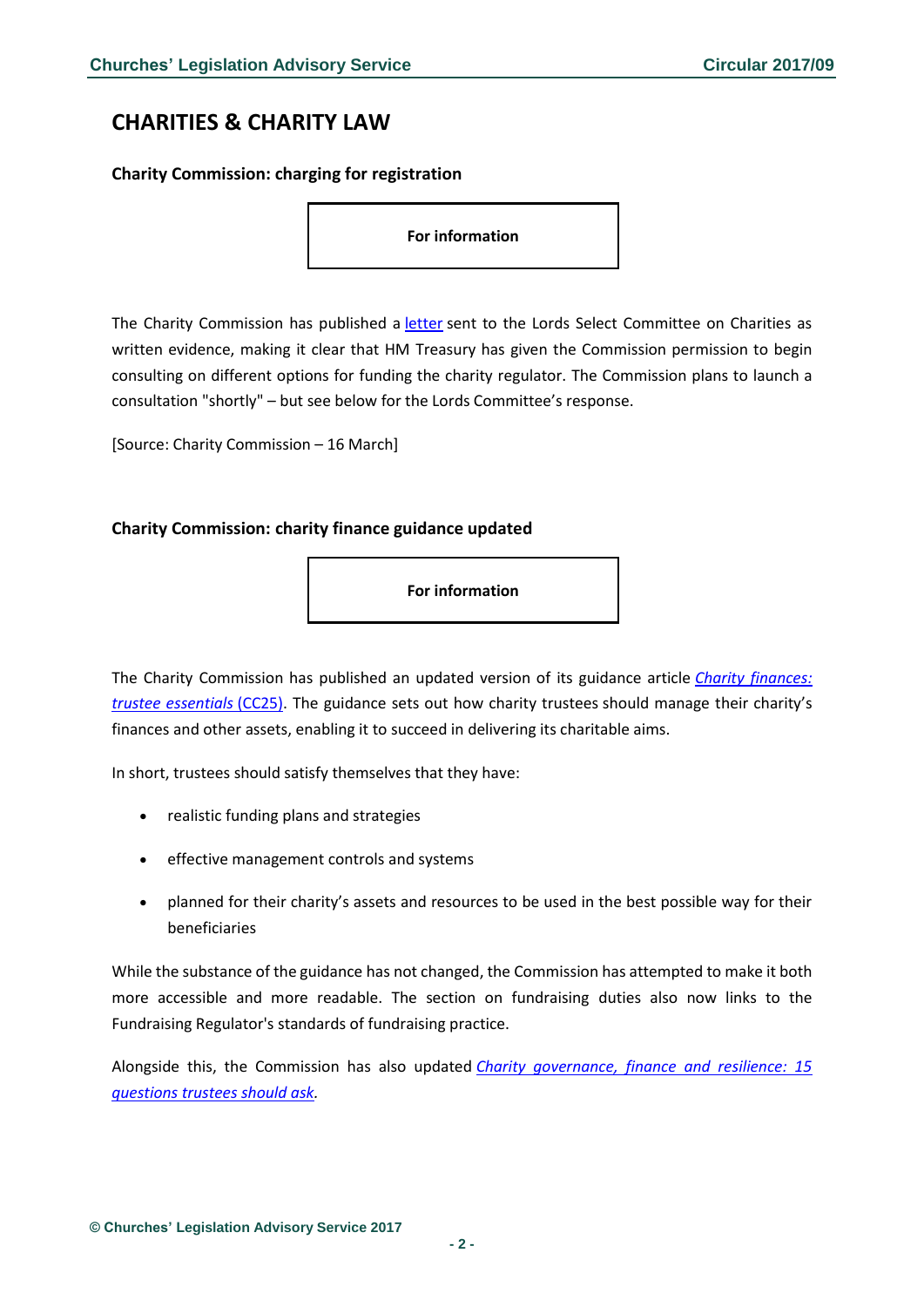**Comment:** In addition to the above, probably the absolute basic minimum reading for a new trustee (apart from the obvious things like the charity's governing document) is *[The essential trustee: what](https://www.gov.uk/government/uploads/system/uploads/attachment_data/file/570398/CC3.pdf)  [you need to know, what you need to do \(CC3\)](https://www.gov.uk/government/uploads/system/uploads/attachment_data/file/570398/CC3.pdf)*, last updated in July 2015.

*We cannot emphasise too strongly that unregistered charities are just as much bound by charity law as registered ones; and every trustee should at least be familiar with the basics.*

[Source: Charity Commission – 16 March]

## <span id="page-2-0"></span>**House of Lords Select Committee on Charities**

**For information**

The Report of the House of Lords Select Committee on Charities, *[Stronger charities for a stronger](https://www.publications.parliament.uk/pa/ld201617/ldselect/ldchar/133/13302.htm)  [society](https://www.publications.parliament.uk/pa/ld201617/ldselect/ldchar/133/13302.htm)*, was published on 26 March: you can access all the Committee's documents [here.](https://www.parliament.uk/business/committees/committees-a-z/lords-select/charities-committee/publications/?type=8#pnlPublicationFilter) The committee received 184 written submissions and took oral evidence from 52 witnesses. It also visited the Charity Commission and held three roundtable events outside London. The Committee made 42 concrete recommendations, some of which are more obviously relevant to religious charities than others.

#### **The recommendations**

What appear to be the most important recommendations for religious charities are as follows: references in brackets are to paragraph numbers in the Report.

#### *Trusteeship, trustee skills and training*

1. The Committee was clearly concerned about trustee training and recommended that the charity sector's infrastructure bodies should review the training opportunities for trustees, identify shortcomings in provision – particularly for small charities – and take action to address them. They could help charities by publishing collated information about available training. (97)

2. The Committee welcomed the fact that the [draft Charity Governance Code](http://www.governancecode.org/wp-content/uploads/2017/02/NC940_good_governance_11.pdf) called for appropriatelyresourced inductions for all new trustees. Smaller charities would benefit from free access to a template induction process and the Committee suggested that grant-making bodies should consider applications to develop a best practice template. (98 & 99)

#### *Board diversity and turnover*

4 & 5. The Office for Civil Society should work with other departments and business leaders to develop a new initiative to promote trusteeship to employees and employers and encourage greater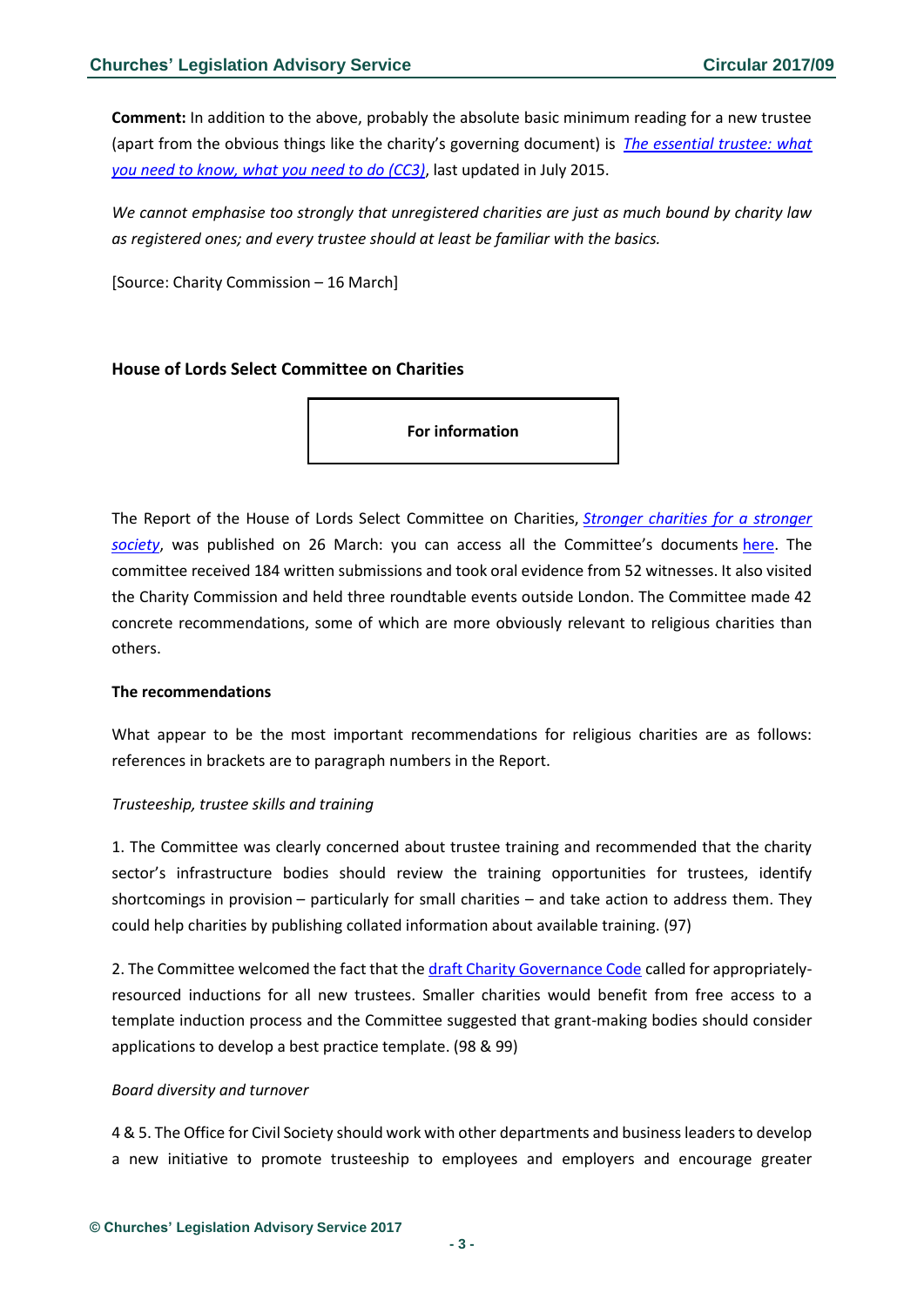participation and diversity. Employers should be encouraged to give greater recognition to trustee roles in recruitment and progression of their staff (107) and the Government should hold a public consultation on a statutory duty to allow employees of organisations over a certain size to take a limited amount of time off work to perform trustee roles. (108)

6. There should be a time limit for individuals to serve as trustees and a maximum term of office, as proposed for the revised Governance Code. The materials and draft articles of association provided by the Charity Commission should include a suggestion of time limits (113) – though that might not be appropriate for family trusts. (114) Charities should, in any case, regularly review the operation of their boards and the tenure of their trustees and chair to ensure that their governance is sufficiently robust. For large charities, this should be an annual occurrence. (115)

7. The Charity Commission should look at issues of diversity in its *own* board and be mindful of the example it sets to the sector: in future, it should explicitly seek to recruit individuals with a range of skills, charity experiences and characteristics such as age, gender, ethnicity and geography: "We expect to see the results of this approach in the next set of board appointments." (119) (There were some fairly [sharp exchanges](https://www.civilsociety.co.uk/news/governance-of-charity-commission-criticised-in-lords-committee.html) on the issue of diversity when the Chair of the Commission, William Shawcross, gave oral evidence to the Committee.)

#### *Executive leadership and payment of trustees*

9. The Governance Code should reflect the importance maintaining a clear separation between executive and trustee roles and responsibilities. (134) The voluntary principle is important: *trustees should not normally be paid except in highly exceptional circumstances* and any payment must be explained and justified in the charity's annual report. (139) Trustees should, however, be able to claim relevant expenses. (140)

# *Transparency, accountability and impact*

11. The Governance Code Steering Group should make best practice suggestions for governance reporting by charities: that might involve charities including in their annual report a statement that they follow the Governance Code (or a similar specialist governance code) and report any resulting actions taken over the year. (163)

12. All charities should seek an independent evaluation of their impact on their beneficiaries – though the form of that evaluation may vary considerably, depending on the size of the charity and the type of work it is engaged in. (174)

#### *A revitalised role for grants*

23. The Committee recognises the significantly reduced funding available to local authorities but, nevertheless, recommends that local authorities should bear grant funding in mind as part of their financial planning and maintain or revive grants wherever possible. (268)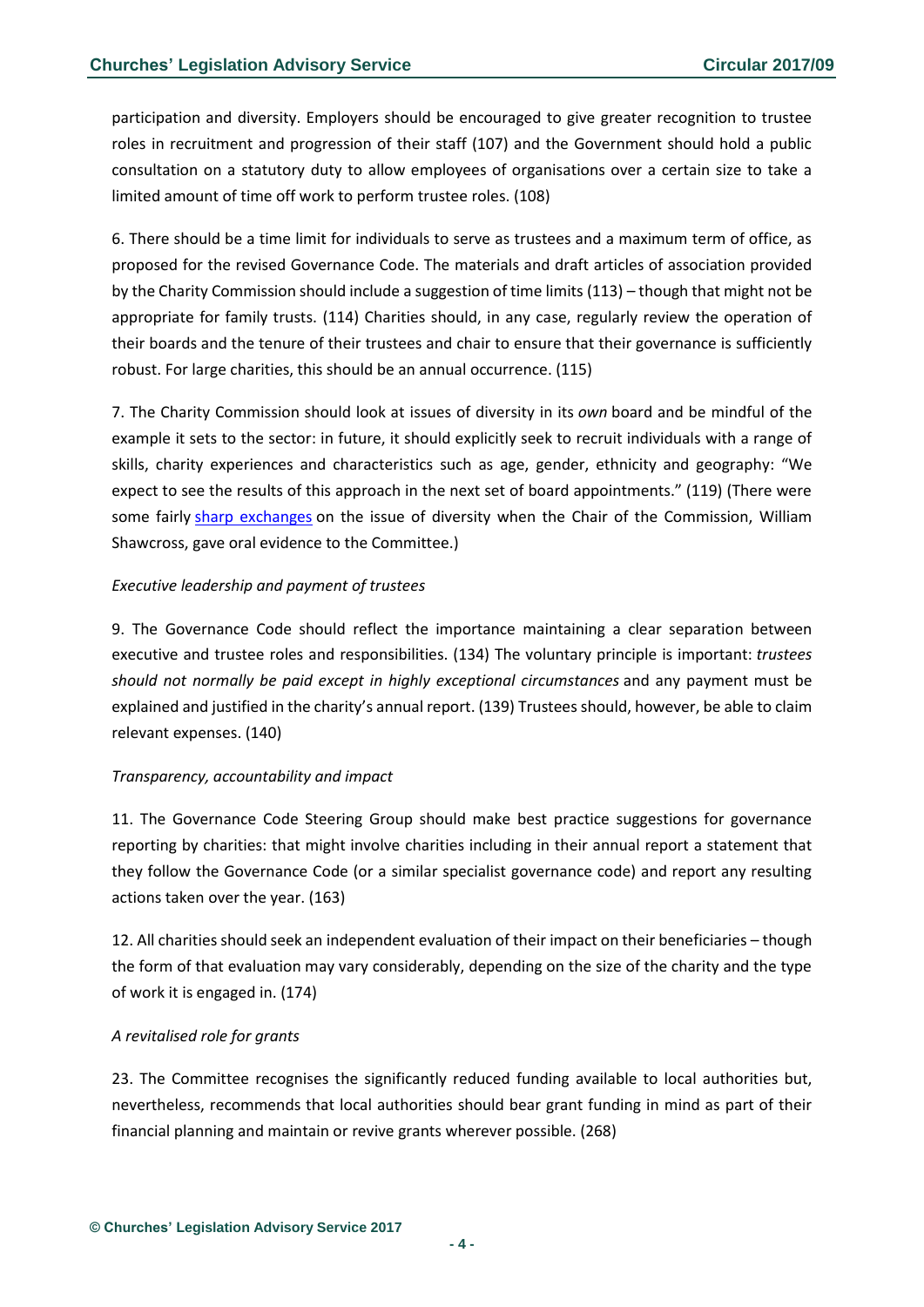## *Fundraising*

24. Given the sector's concern about the voluntary levy to fund the Fundraising Regulator, the Regulator should continually monitor the impact of the levy, particularly on small- and medium-sized charities, and make changes if appropriate. (276)

25. The Committee welcomed the Government's changes to Gift Aid but recommended further work on possible improvements to help charities maximise the value of Gift Aid and minimise bureaucracy. (283)

26. The Office for Civil Society and HMRC should ensure that the needs of charities are kept in mind in relation to future changes to VAT and the National Living Wage. (284)

#### *Volunteers*

29. The Office for Civil Society should work with other Government departments, the public sector and businesses to encourage greater flexibility for employees to take time off for charitable work. (312)

## *Mergers and closures*

30 & 31. The Committee welcomed the Law Commission's work on the legal and technical barriers to charity mergers. The Law Commission is to publish a draft Charities Bill in the summer with proposals for the reform of charity law in England & Wales; and the Committee called on the Government to bring forward the Law Commission Bill at the earliest opportunity. (344) It also recommended that the Charity Commission should consider what support and guidance it can offer to charities seeking to merge, suggesting that a merger should not be seen as a sign of failure. (345)

#### *The role of charity advocacy*

37. The Government should implement Lord Hodgson of Astley Abbotts' proposals for a review of the rules set out in the Transparency of Lobbying, Non-Party Campaigning and Trade Union Administration Act 2014, (488) The Committee welcomed the Government's decision not to proceed with a restrictive anti-advocacy clause in public sector grant agreements. (492)

#### *Impact on charities of Brexit*

39. The Office for Civil Society should undertake an audit of the potential impact of Brexit on charities – including the impact of the loss of funding and research collaboration – and report by the end of 2017.

# *Regulation of the sector*

41. The Committee recognises the resource pressures that have led the Charity Commission to consider charging charities an annual fee to be on the register but believes that any charging model must not unduly burden small charities. (530) It also warns that, if charging is mishandled, there will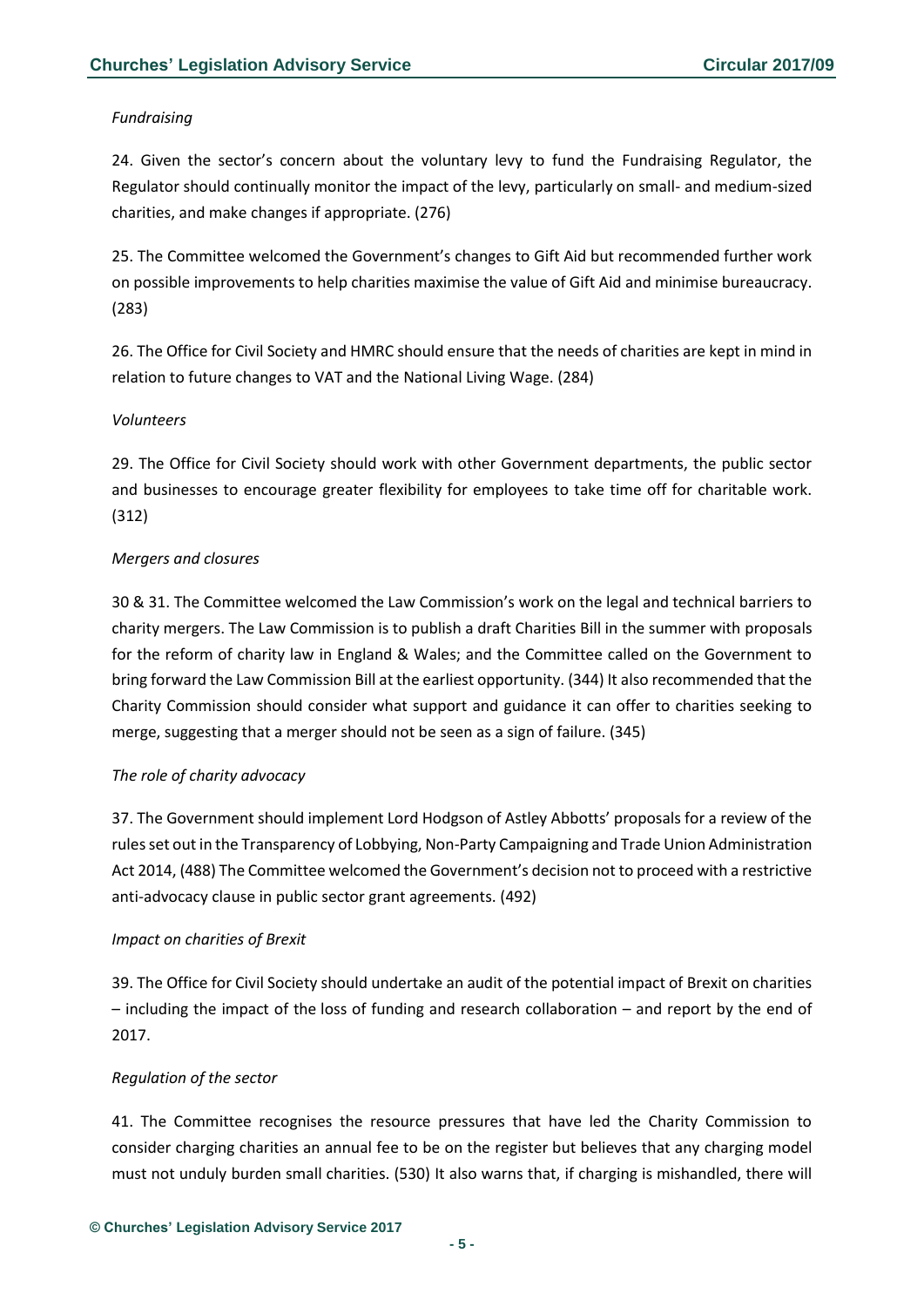be significant risks for the strength of the charity sector, its relationship with the Regulator, and overall public confidence and trust in charities. (532): "Because of these issues, we have grave concerns about the Commission proceeding with any proposal to charge charities." (533)

42. The Treasury should maintain adequate direct funding of the Charity Commission, *irrespective of any proposal to charge charities*. (Paragraph 535: emphasis added)

#### **Comment**

The Committee's recommendations about training trustees should be taken to heart by all charities. More generally as to governance, calls for diversity and a suitable range of skills within a charitable trust are very appropriate in the case of a large charity – but religious charities must often take what they can get. If no-one in a congregation has any accountancy skills or any acquaintance with charity law, it is difficult to see how that kind of expertise can be brought in. (Or *bought* in: but the Committee – quite rightly, in my view – has set its face against routine payment of trustees.) Similarly, in an ageing congregation there simply might be few younger people with the time to devote to trusteeship. Properly and conscientiously performed – as it should be – the role of a trustee is becoming increasingly onerous. The Charity Commission is constantly wringing its hands about the difficulty of attracting new trustees: unfortunately, there is little that it can realistically be done to lighten the load.

The charging issue remains problematical. Given that the Commission's funding has been so drastically reduced, it has to find the money from *somewhere*. On the other hand, because of its budget constraints it has increasingly had to concentrate on regulation at the expense of advice and support. The Lords Committee has expressed "grave concerns" at the prospect of charging: it remains to be seen what will happen.

[Source: House of Lords Charities Committee – 26 March]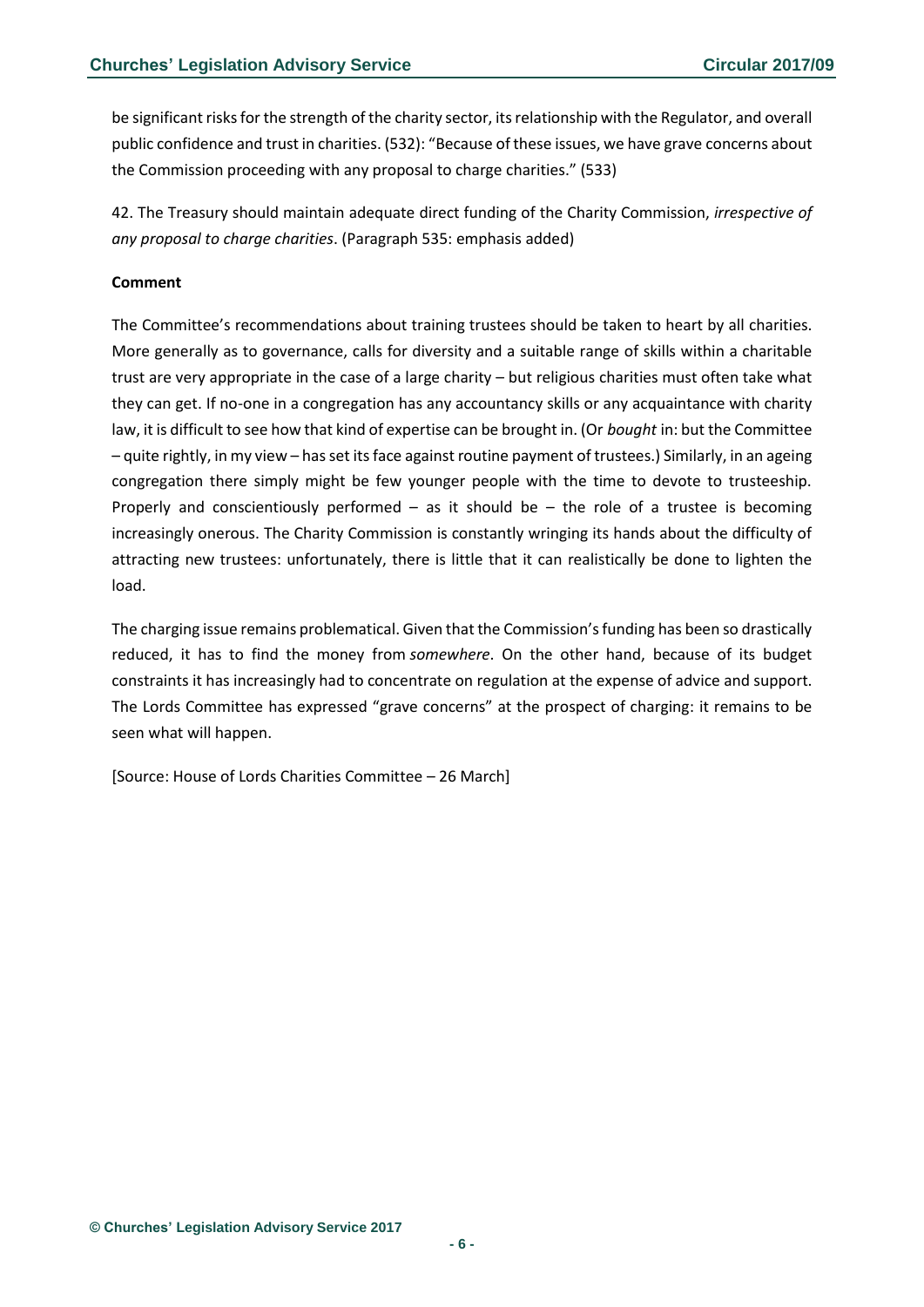# <span id="page-6-0"></span>**EMPLOYMENT**

# <span id="page-6-1"></span>**Checking employment status**

**For information and possibly for action**

HMRC has opened a new [service](https://www.gov.uk/guidance/check-employment-status-for-tax) for checking if you, or a worker on a specific engagement, should be classed as employed or self-employed for income tax and NICs purposes. The tool, which is still in its Beta development stage, will give you HMRC's view on whether a worker should pay tax through PAYE for an engagement. HMRC will stand by the result given unless a compliance check finds the information provided isn't accurate.

The service was also designed to provide clarity on whether the intermediaries legislation (also known as IR35) applies to a specific engagement. This follows changes (due to come into force in April) which shift the responsibility from the worker to the engager for making sure that off-payroll workers in the public sector pay the correct income tax and NICs. While we do not expect this change to affect many churches, it has been noted that the definition of "public sector", which matches that used in the Freedom of Information Act 2000 (and the Freedom of Information Act (Scotland) 2002), has caught more charities than expected. *CLAS would be keen to hear from you if you have found that this definition will extend to your organisation and how this legislative change will affect you*.

[Source: HMRC – 2 March]

# <span id="page-6-2"></span>**Dismissing a minister of religion**



In a recent hearing in the Chancery Division, *Celestial Church of Christ, Edward Street Parish (A Charity) v Lawson* [\[2017\] EWHC 97 \(Ch\),](http://www.bailii.org/ew/cases/EWHC/Ch/2017/97.html) the employment status of a minister of religion arose once again: in this case, coloured by a factional dispute within the congregation.

#### **Background**

The Celestial Church of Christ was founded by the Revd Samuel Oshoffa in the Republic of Benin in 1947 and incorporated in Nigeria in 1958; its present constitution dates from 1980 [2]. After the death of Oshoffa and his successor, the Revd Alexander Bada, there was a dispute over the succession, however, *the claimant Parish had at all times regarded Emmanuel Oshoffa as the Pastor and spiritual head of the Church* [2]. The Parish was founded in 1990 and Mr Lawson became deputy Shepherd (ie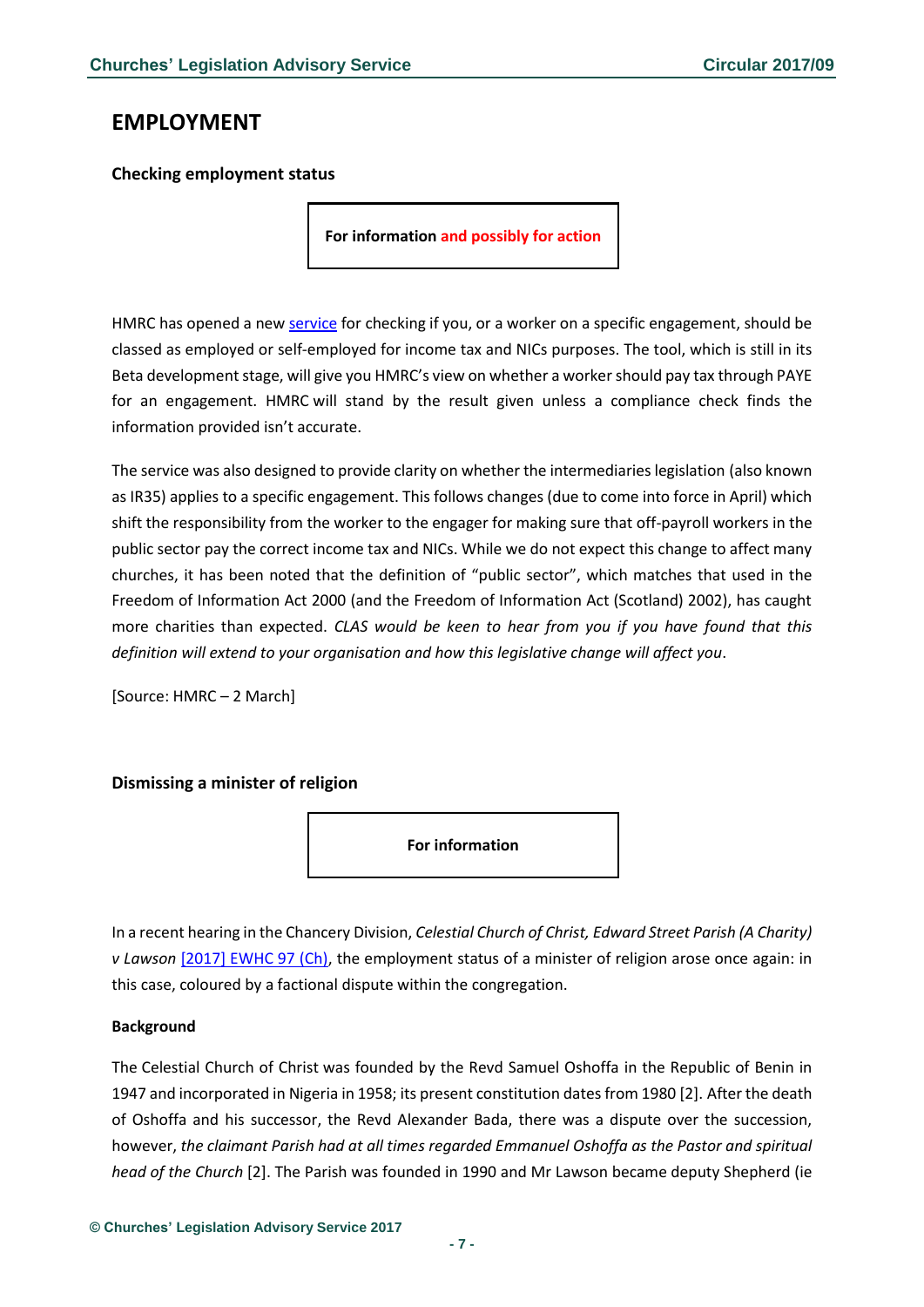pastor) of the Parish in 2007, appointed by Emmanuel Oshoffa by letter dated 11 November 2011, confirmed by a further letter dated 11 February 2012.

The Parish's written constitution refers to two governing bodies: the Parochial Committee and the Trustees. On 8 May 2013, the elders wrote to Pastor Oshoffa referring to a "deteriorating state of affairs" and on 1 September 2013 seven members of the Parochial Committee Executive and eight members of the Elders' Council wrote to him again, stating that they had lost confidence in Mr Lawson and asking him to call a new Shepherd to the Parish [4]. In September 2013, a Parochial Committee Executives' Meeting voted unanimously to suspend Mr Lawson for four weeks to investigate various allegations against him and asked the Trustees to consider his suspension. The Trustees subsequently suspended Mr Lawson [5]. Subsequently, Mr Lawson's suspension was extended; but 93 members of the Parish wrote to Mr Lawson asserting their support and stating that they had passed a vote of no confidence in the current Parochial Committee and had dissolved it with immediate effect [6].

In the subsequent action, the claimants asserted that they had the power to remove Mr Lawson even without Pastor Oshoffa's consent [22].

## **The judgment**

The principal issue was the true meaning and effect of the governing constitution of the Parish, which HHJ Hodge QC, sitting as a judge of the High Court, described as "an unsatisfactory document in many respects … In particular, it assumes the roles of a shepherd in charge and/or a Pastor's representative without articulating any express mechanism for their appointment or removal *and without identifying who the Pastor is*" [19: emphasis added].

HHJ Hodge concluded as follows:

- the provisions of the worldwide constitution of the Celestial Church could not override the governing constitution of the Parish [29].
- the ultimate power of appointment and dismissal was vested in the Parochial Committee without the need to look to the authority of the Pastor under the worldwide constitution [29].
- Absent any express provision, the Parish's constitution did not empower the Pastor to remove the Shepherd or Pastor's representative as a member of the Parish [29].
- the defendant was a charity trustee because of his appointment and continuing role as Shepherd: he would automatically cease to be a trustee when his role was terminated [30].
- following *Preston v President of the Methodist Conference* [\[2013\] UKSC 29,](http://www.bailii.org/uk/cases/UKSC/2013/29.html) Mr Lawson was an officer and not an employee of the Parish and his remuneration was properly to be viewed as stipend rather than salary [34].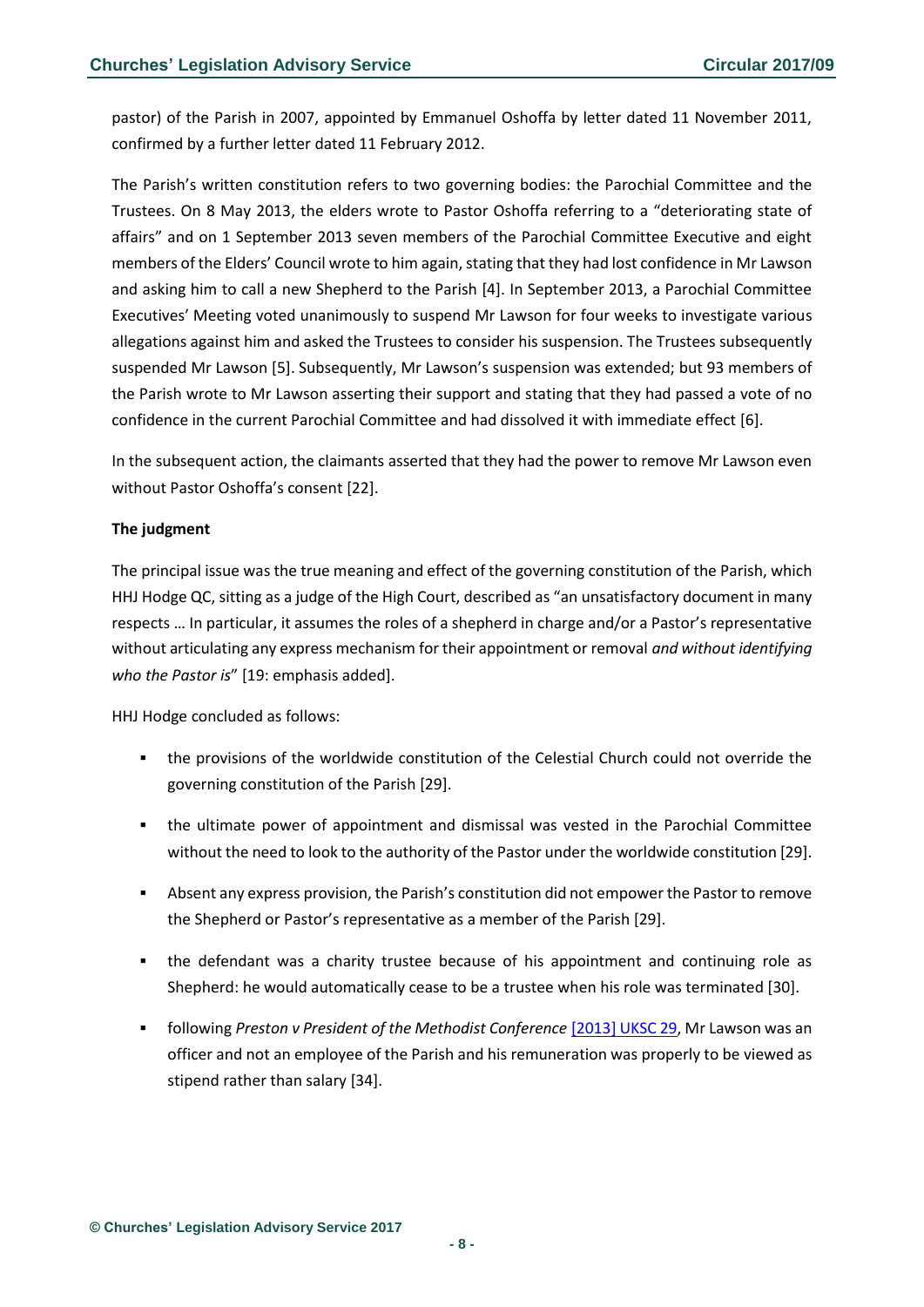In short, given that there had been two opposing factions in the Parish:

"those in the majority on the Parochial Committee were opposed to his continuing role in the church; and they were the democratically elected body seised by the constitution of the Parish with the duty of resolving the stalemate within the Parish. This could not be left to elders from other congregations of the Celestial Church or to the Pastor. It was for the Parochial Committee to do the best they could in the circumstances. On the evidence, I am satisfied that this is what they sought to do in what they considered to be the best interests of the Parish *and in accordance with, and in the furtherance of, its charitable objects*" [38: emphasis added].

HHJ Hodge found that Mr Lawson had ceased to be a trustee, member or officer of the Parish. Moreover, even if he had not done so,

"I would have exercised the court's jurisdiction to remove the defendant as a charity trustee on the basis that this was necessary for the furtherance of the Parish's charitable objectives … I am satisfied that the court's equitable jurisdiction over charities extends to the removal of a person (such as the defendant) who, although not a trustee in the strict sense, satisfies the statutory definition of a charity trustee within the meaning and for the purposes of section 177 of the Charities Act 2011" [39: emphasis added].

Claim dismissed.

#### **Comment**

If nothing else, the case highlights two very basic points of charity law:

- trustees are bound by the terms of the charity's governing document; and
- the overriding duty of trustees is to act in accordance with charity law and in furtherance of the charity's objects.

[Source: CLAS Summary – 17 March]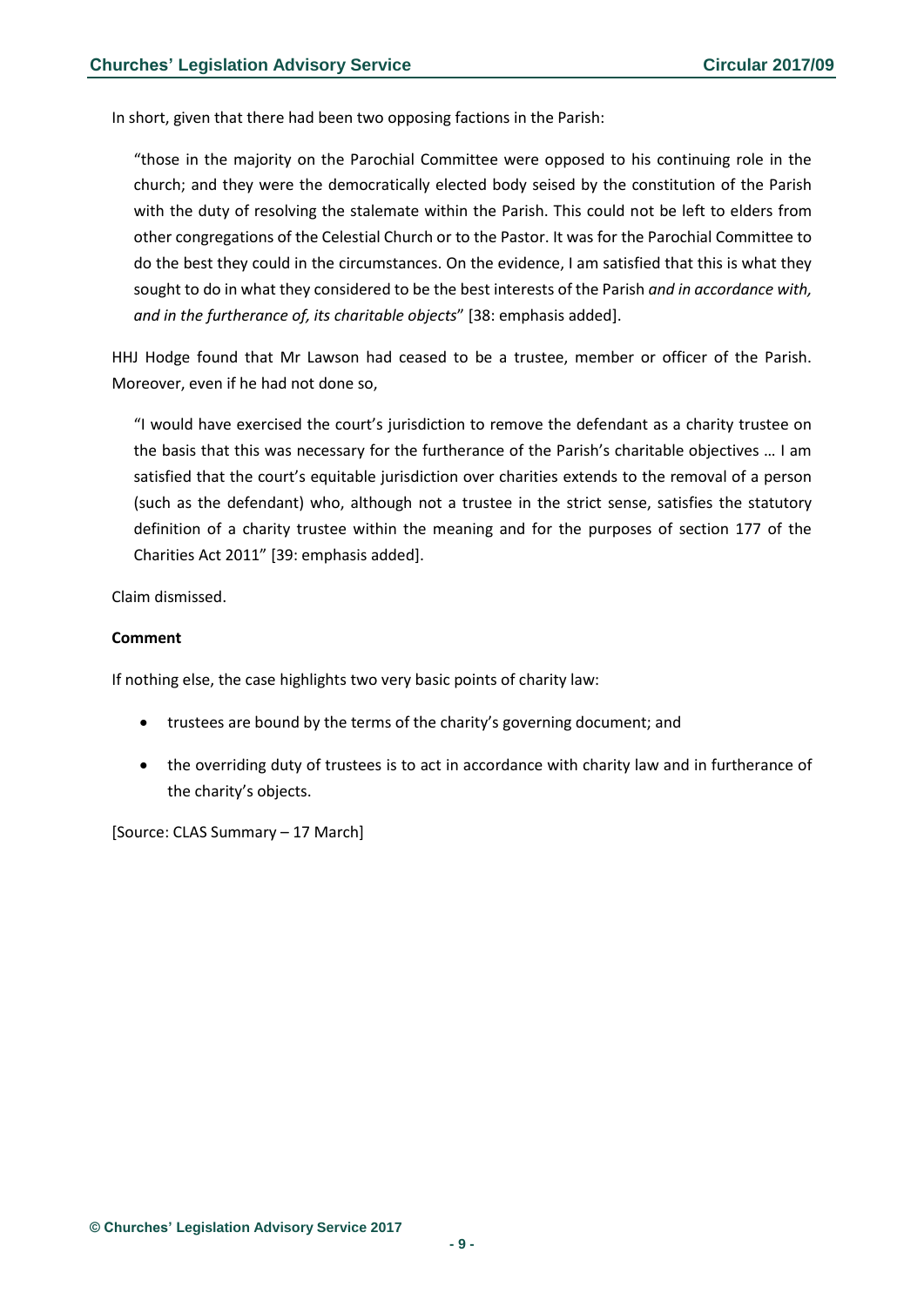# <span id="page-9-0"></span>**PROPERTY**

<span id="page-9-1"></span>**Buildings security**

**For information and possibly for action**

Ecclesiastical Insurance has produced what appear to be updated *[Guidance notes: CHURCH](http://www.ecclesiastical.com/churchmatters/images/pdf%20-%20church%20insurance%20guidance%20notes%20-%20security.pdf) –* **[SECURITY](http://www.ecclesiastical.com/churchmatters/images/pdf%20-%20church%20insurance%20guidance%20notes%20-%20security.pdf)** on protecting churches from theft, vandalism and arson. Churches that insure with Ecclesiastical will no doubt be aware of them already: those that do not may still find them useful.

[Source: Ecclesiastical Insurance]